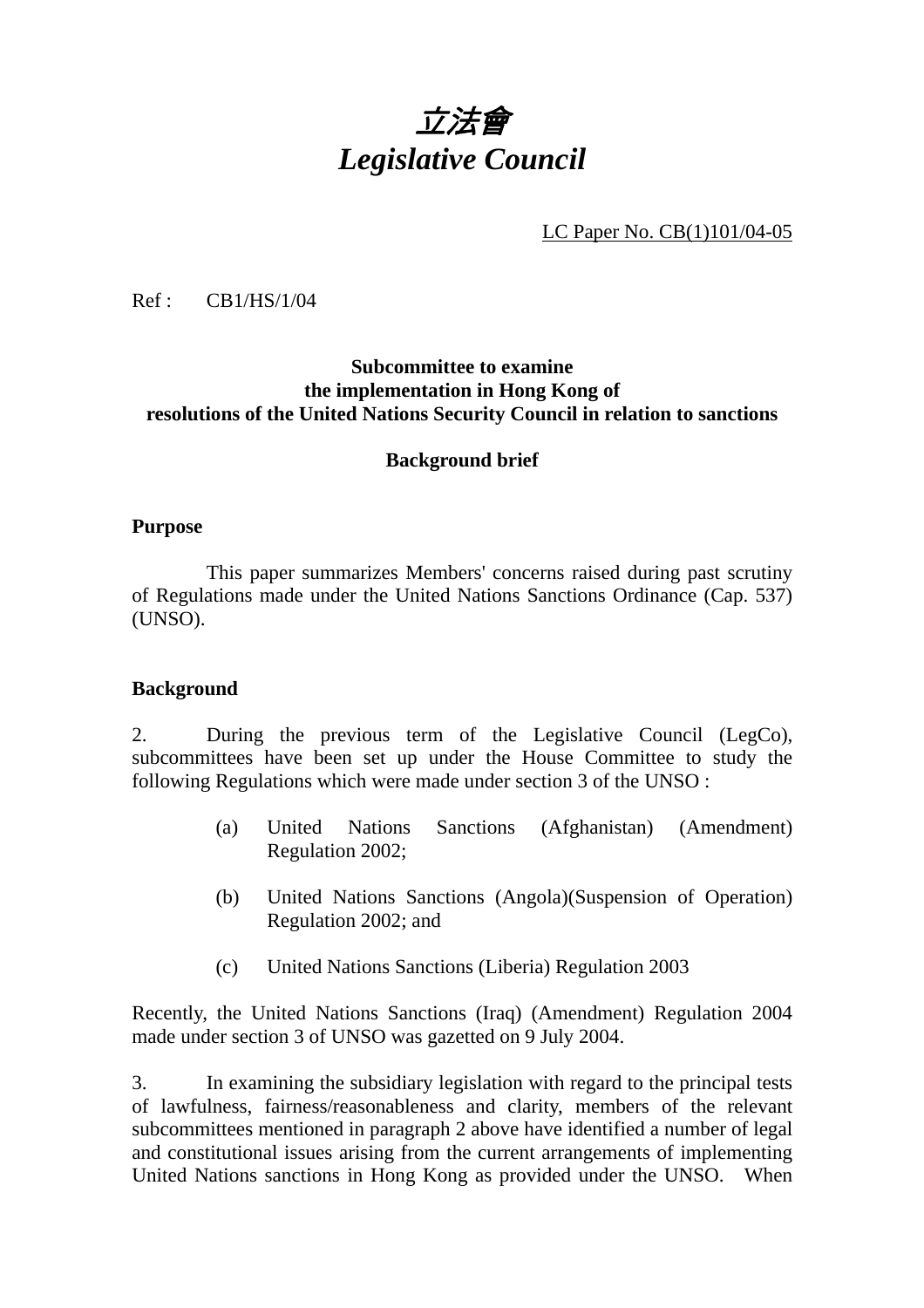reporting to the House Committee on 25 June 2004, the Subcommittee on United Nations Sanctions (Liberia) Regulation 2003 recommended that as the current arrangements have far-reaching implications, the House Committee in the next term commencing in October 2004 should be invited to consider setting up a subcommittee to follow up the subject. When considering the United Nations Sanctions (Iraq) (Amendment) Regulation 2004 at the meeting on 8 October 2004, the House Committee agreed to set up a subcommittee to examine the arrangements for implementing in Hong Kong sanctions imposed through resolutions of the Security Council of the United Nations (UNSC).

#### **The United Nations Sanctions Ordinance (Cap. 537)**

4. Prior to 1 July 1997, resolutions of UNSC in relation to sanctions were implemented in Hong Kong by way of Orders in Council which were made by the United Kingdom Government and extended to Hong Kong. All such Orders in Council as applicable to Hong Kong lapsed at midnight on 30 June 1997. The UNSO was passed by the Provisional Legislative Council on 16 July 1997 and came into effect on 18 July 1997. The UNSO provides, inter alia, that the Chief Executive shall make regulations to give effect to the instructions of the Ministry of Foreign Affairs (MFA) of the People's Republic of China in relation to the implementation of sanctions as decided by UNSC. As it is also expressly provided in UNSO that sections 34 and 35 of the Interpretation and General Clauses Ordinance (Cap.1) shall not apply to such regulations, they are not required to be laid before LegCo and are not subject to approval or amendment by the Council.

## **Issues of concern considered by Members**

#### Legislative power of the executive

5. The Regulations made under UNSO are subsidiary legislation. However, LegCo has no power to approve or amend the subsidiary legislation, even though they purport to have serious penal effect, and to confer vast powers of investigation and enforcement. Members have noted that similar legislation for implementing UNSC resolutions in Australia, Canada, New Zealand, Singapore and UK are subject to the scrutiny of the legislature. Members are concerned about the constitutional problem of placing the legislative power in the hands of the executive, and whether the regulation-making power under UNSO is consistent with the separation of powers between the legislature and the executive under the Basic Law.

6. With a view to ensuring that the regulation-making power under UNSO is properly exercised, the Subcommittee on United Nations Sanctions (Afghanistan)(Amendment) Regulation 2002 and United Nations Sanctions (Angola)(Suspension of Operation) Regulation 2002 has asked the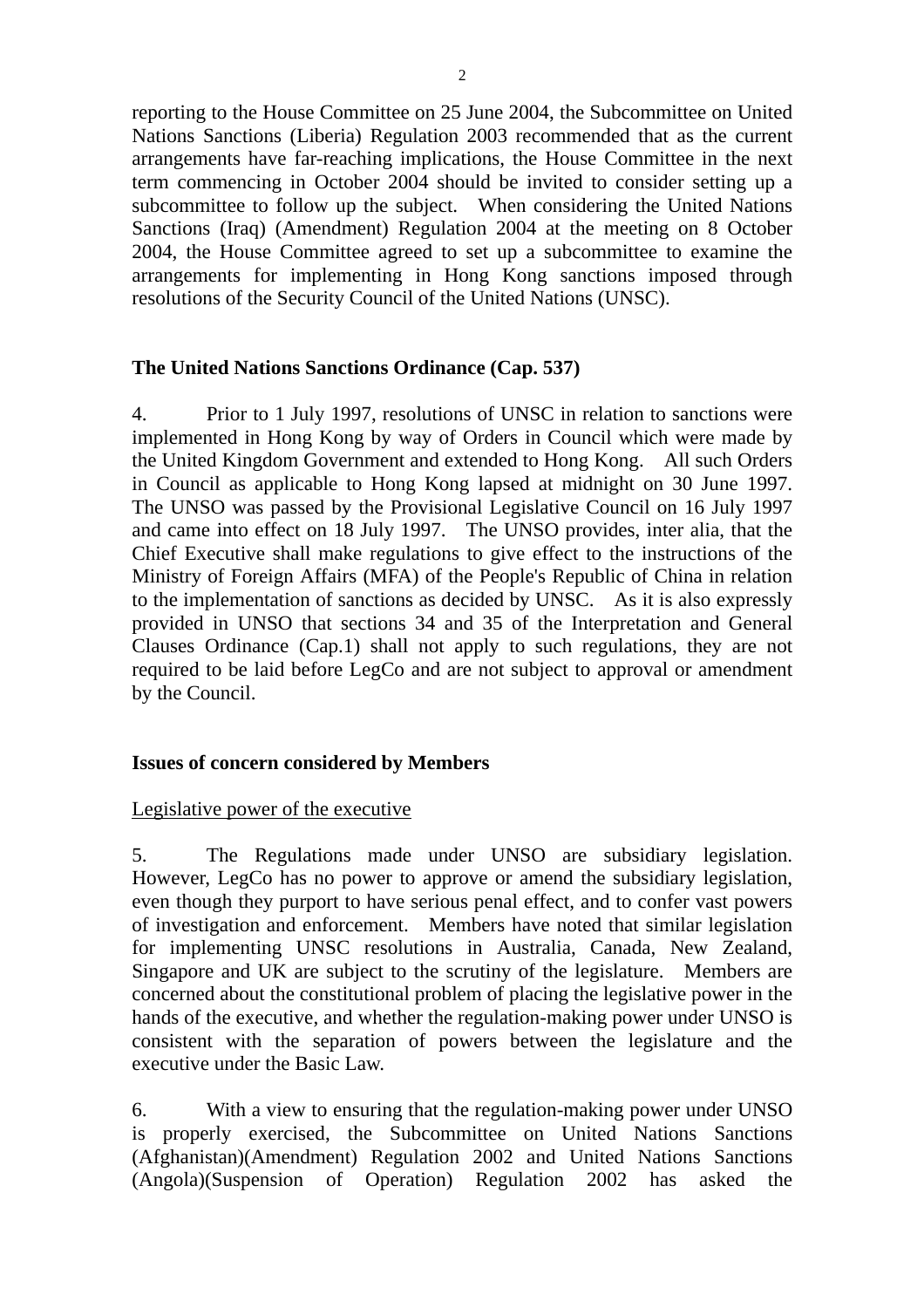Administration to consider amending UNSO to provide for regulations made under section 3 to be subject to scrutiny by LegCo. The Administration's position is that the existing provision allows the Government to enact regulations for implementing UNSC resolutions promptly and effectively. It has informed the Subcommittee that there is no pressing need to amend the UNSO as suggested.

7. The Subcommittee on United Nations Sanctions (Liberia) Regulation 2003 has sought the views of Professor Yash GHAI of the Department of Law of the University of Hong Kong on the legal and constitutional issues arising from the existing arrangements for implementing in Hong Kong resolutions of UNSC in relation to sanctions, and whether and how UNSO should be amended. One of Professor GHAI's views is that a procedure under which LegCo divests itself of law making power, as in the case of UNSO, is unconstitutional. The provision is also in violation with the constitutional principle of separation of powers.

8. Due to the limited time available towards the end of the 2003-04 session, the Subcommittee has not been able to study in depth the issues raised by Professor GHAI. The Subcommittee has requested Professor GHAI to provide in due course an elaboration of his views and arguments on the matter.

# Scope of the UNSO

9. In examining the United Nations Sanctions (Afghanistan) (Amendment) Regulation 2002, members have considered that the Regulation is ultra vires. This is because "sanction" is defined in the Ordinance as "mandatory measures decided by the Security Council of the United Nations, implemented against a place outside the People's Republic of China" whereas the aforesaid Regulation imposes sanctions against "persons" instead of a place. To address the situation, members have suggested that the Administration should consider amending the Ordinance to extend its scope to cover all kinds of UN sanctions, irrespective of whether they are targeted at persons or places. The Administration has taken note of the suggestion and has indicated that it will consider the need for amendment if and when such a need arises in future.

# Instructions received from the Ministry of Foreign Affairs

10. Since the Chief Executive's power to make regulations under section 3 of UNSO is predicated upon the instruction from MFA, the Subcommittees which studied the aforesaid Regulations have urged the Administration to provide the instructions from MFA to enable members to assess whether the Regulations have given effect to the relevant instructions in full.

11. The Administration has advised that correspondences between the Central People's Government and the Government of the Hong Kong Special Administrative Region, including instructions from MFA concerning the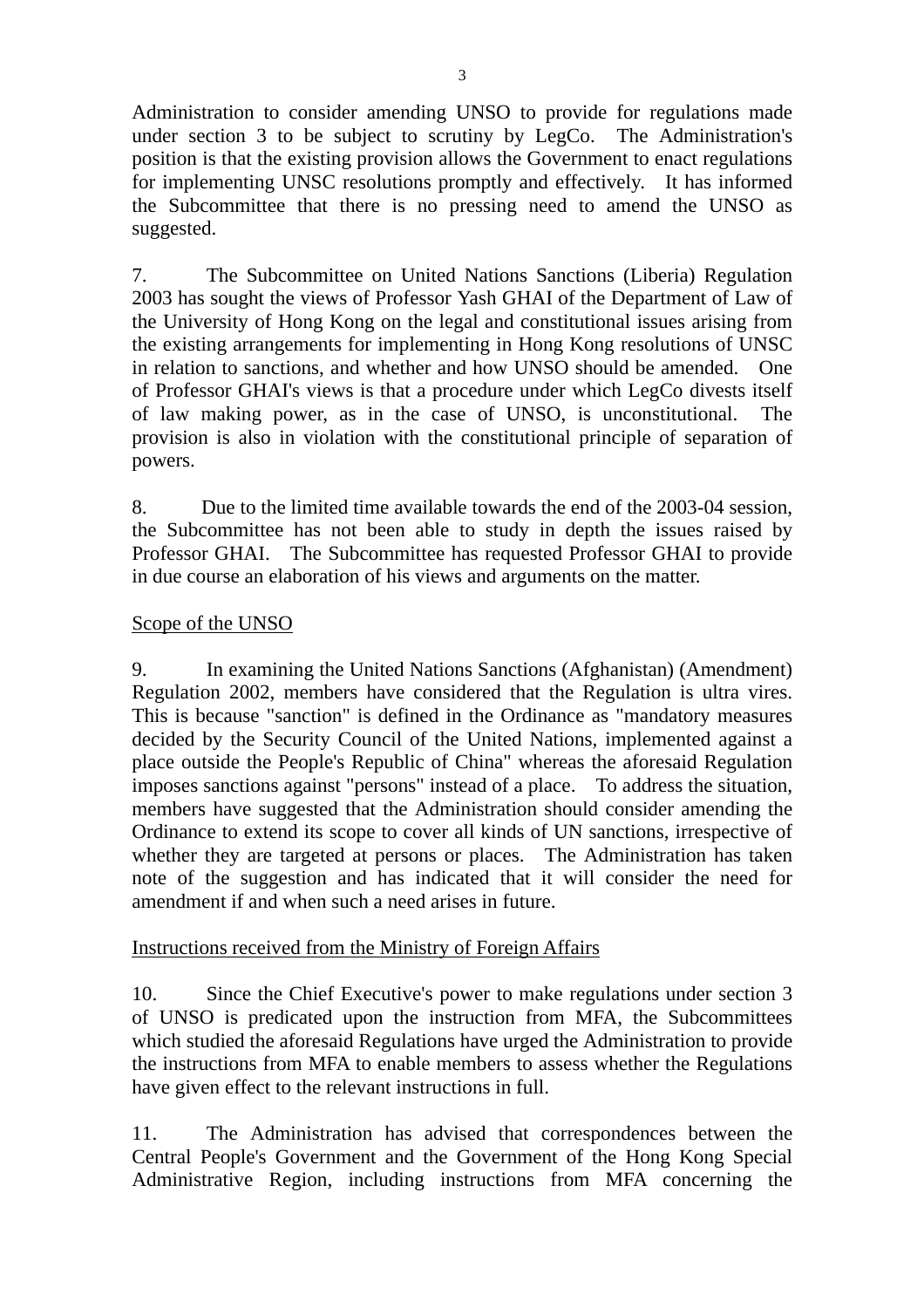implementation of UNSC resolutions, are intended for internal use only. In response to members' query on the constitutional basis as to why LegCo cannot have sight of the MFA instruction, the Administration considers that the relevant MFA instruction will be protected from disclosure under the principle of public interest immunity and maintains its view that disclosure of the relevant instruction will prejudice public interest.

12. In giving his views to the Subcommittee on United Nations Sanctions (Liberia) Regulation 2003, Professor GHAI considers that the refusal of the Administration to disclose the instructions from the Central People's Government is unreasonable and unjustified in law. In his opinion, to ensure that UNSO is used legitimately for its intended purpose, LegCo and the general public need to know the scope of the UNSC resolutions and how they have been interpreted by the Central People's Government.

13. Given the Administration's stance against disclosure, the Subcommittee has requested the Administration to provide, as a practice, a formal document issued by the Chief Secretary for Administration to confirm MFA's instructions on the implementation of the UNSC resolutions with respect to all regulations to be made under UNSO in future. The Administration has agreed to do so.

# Time gap between the instruction from MFA and the making of a regulation

14. Members have noted from the information provided by the Administration that there is usually a long time gap between receipt of the relevant instruction from MFA and the making of a regulation under UNSO. For example, MFA's instruction to implement Resolution No. 1483 was received in May 2003 while the United Nations Sanctions (Iraq) (Amendment) Regulation 2004 made to implement the said Resolution was only gazetted on 9 July 2004.

15. The Subcommittees set up to study past Regulations have expressed concern as to how Hong Kong would implement certain UNSC resolutions pending the making of the necessary regulations. The Administration has advised that during the interim period, some sanctions could be effected through existing law such as the Import and Export Ordinance (Cap. 60) and the Immigration Ordinance (Cap. 115).

## Enforcement powers

16. In scrutinizing the Regulations listed in paragraph 2, the respective Subcommittee has raised concern about the wide enforcement power conferred on the enforcement officers and have sought the Administration's explanation. On the United Nations Sanctions (Afghanistan) (Amendment) Regulation 2002, for example, the Administration has confirmed that according to its legal advice, the search and investigation powers provided under the Regulation are consistent with the human rights provisions in the Basic Law.